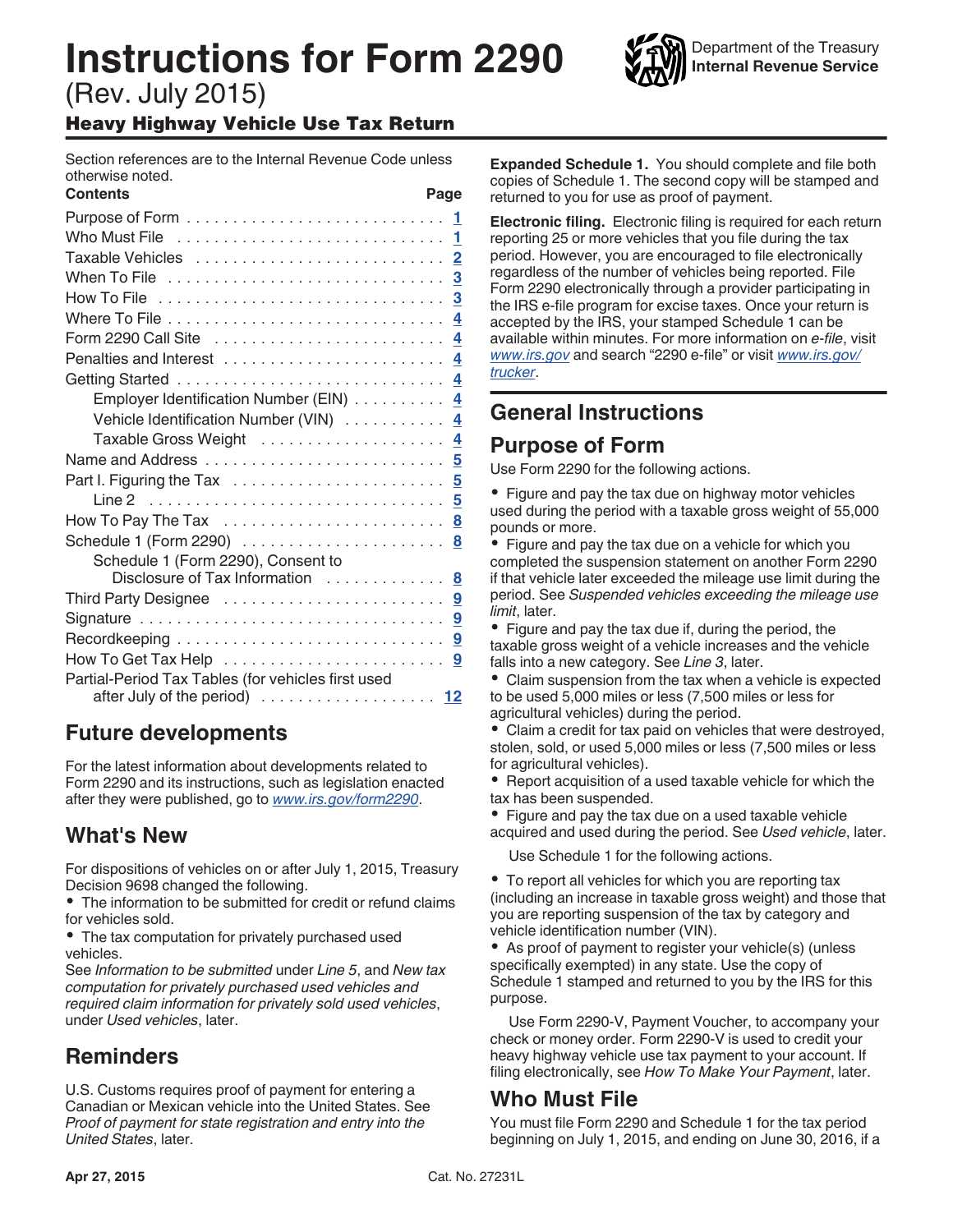<span id="page-1-0"></span>taxable highway motor vehicle (defined below) is registered, or required to be registered, in your name under state, District of Columbia, Canadian, or Mexican law at the time of its first use during the period and the vehicle has a taxable gross weight of 55,000 pounds or more. See the examples under *When To File*, later.

You may be an individual, limited liability company (LLC), corporation, partnership, or any other type of organization (including nonprofit, charitable, educational, etc.).

**Disregarded entities and qualified subchapter S subsidiaries.** Qualified subchapter S subsidiaries (QSubs) and eligible single-owner disregarded entities are treated as separate entities for most excise tax and reporting purposes. QSubs and eligible single-owner disregarded entities must pay and report excise taxes, register for excise tax activities, and claim any refunds, credits, and payments under the entity's employer identification number (EIN). These actions cannot take place under the owner's taxpayer identification number (TIN). Some QSubs and disregarded entities may already have an EIN. However, if you are unsure, please call the IRS Business and Specialty Tax line at 1-800-829-4933. For more information on applying for an EIN, see *Employer Identification Number (EIN)*, later.

Generally, QSubs and eligible single-owner disregarded entities will continue to be treated as disregarded entities for other federal tax purposes (other than employment taxes). For more information, see Regulations section 301.7701-2(c)  $(2)(v)$ .

**Dual registration.** If a taxable vehicle is registered in the name of both the owner and another person, the owner is liable for the tax. This rule also applies to dual registration of a leased vehicle.

**Dealers.** Any vehicle operated under a dealer's tag, license, or permit is considered registered in the name of the dealer.

**Used vehicle.** See *Used vehicle* and *New tax computation for privately purchased used vehicles and required claim information for privately sold used vehicles*, later.

**Logging vehicles.** A vehicle qualifies as a logging vehicle if:

1. It is used exclusively for the transportation of products harvested from the forested site, or it exclusively transports the products harvested from the forested site to and from locations on a forested site (public highways may be used between the forested site locations), and

2. It is registered (under the laws of the state or states in which the vehicle is required to be registered) as a highway motor vehicle used exclusively in the transportation of harvested forest products. A vehicle will be considered to be registered under the laws of a state as a highway motor vehicle used exclusively in the transportation of harvested forest products if the vehicle is so registered under a state statute or legally valid regulations. In addition, no special tag or license plate identifying a vehicle as being used in the transportation of harvested forest products is required.

Products harvested from the forested site may include timber that has been processed for commercial use by sawing into lumber, chipping or other milling operations if the processing occurs before transportation from the forested site.



*Logging vehicles are taxed at reduced rates. See Table II, later.*

### **Taxable Vehicles**

Highway motor vehicles that have a taxable gross weight of 55,000 pounds or more are taxable.

A **highway motor vehicle** includes any self-propelled vehicle designed to carry a load over public highways, whether or not also designed to perform other functions. Examples of vehicles that are designed to carry a load over public highways include trucks, truck tractors, and buses. Generally, vans, pickup trucks, panel trucks, and similar trucks are not subject to this tax because they have a taxable gross weight less than 55,000 pounds.

A **vehicle** consists of a chassis, or a chassis and body, but does not include the load. It does not matter if the vehicle is designed to perform a highway transportation function for only a particular type of load, such as passengers, furnishings, and personal effects (as in a house, office, or utility trailer), or a special kind of cargo, goods, supplies, or materials. It does not matter if machinery or equipment is specially designed (and permanently mounted) to perform some off-highway task unrelated to highway transportation except to the extent discussed later under *Vehicles not considered highway motor vehicles.*

**Use** means the use of a vehicle with power from its own motor on any public highway in the United States.

A **public highway** is any road in the United States that is not a private roadway. This includes federal, state, county, and city roads.

*Example.* You purchased your heavy truck from the dealer and drove it over the public highways to your home. The drive home was your first taxable use of the vehicle.

**Exemptions.** To be exempt from the tax, a highway motor vehicle must be used and actually operated by:

- The Federal Government.
- $\bullet$ The District of Columbia,
- $\bullet$ A state or local government,
- The American National Red Cross,

A nonprofit volunteer fire department, ambulance association, or rescue squad,

• An Indian tribal government but only if the vehicle's use involves the exercise of an essential tribal government function, or

A mass transportation authority if it is created under a statute that gives it certain powers normally exercised by the state.

Also exempt from the tax (not required to file Form 2290) are:

Qualified blood collector vehicles (see below) used by qualified blood collector organizations, and

Mobile machinery that meets the specifications for a chassis as described under *Specially designed mobile machinery for nontransportation functions*, later.

*Qualified blood collector vehicle.* A qualified blood collector vehicle is a vehicle at least 80% of the use of which during the prior tax period was by a qualified blood collector organization for the collection, storage, or transportation of blood. A vehicle first placed in service in a tax period will be treated as a qualified blood collector vehicle for the tax period if the qualified blood collector organization certifies that the organization reasonably expects at least 80% of the use of the vehicle by the organization during the tax period will be in the collection, storage, or transportation of blood.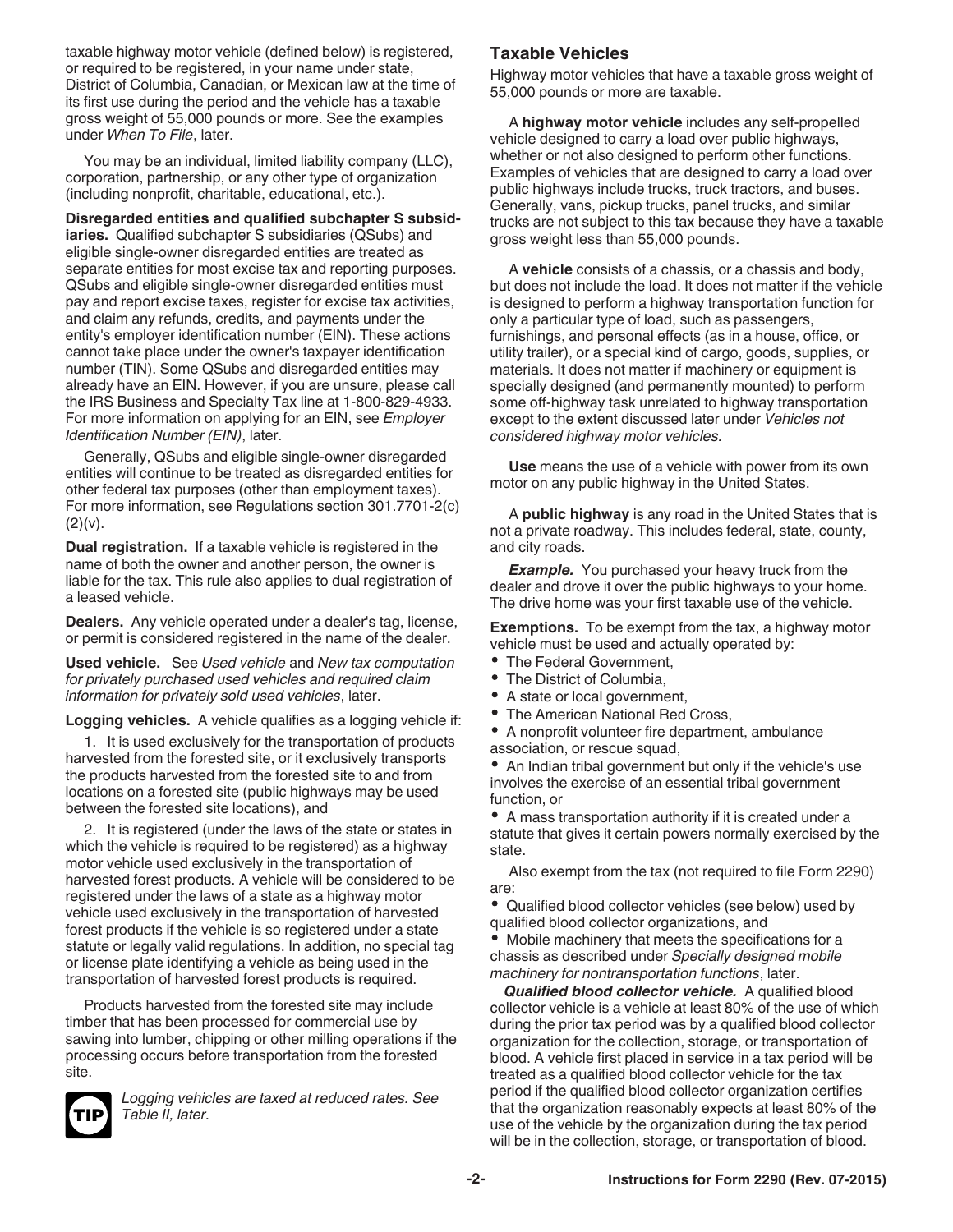#### <span id="page-2-0"></span>**Vehicles not considered highway motor vehicles.**

Generally, the following kinds of vehicles are not considered highway vehicles.

1. **Specially designed mobile machinery for nontransportation functions.** A self-propelled vehicle is not a highway vehicle if all the following apply.

a. The chassis has permanently mounted to it machinery or equipment used to perform certain operations (construction, manufacturing, drilling, mining, timbering, processing, farming, or similar operations) if the operation of the machinery or equipment is unrelated to transportation on or off the public highways.

b. The chassis has been specially designed to serve only as a mobile carriage and mount (and power source, if applicable) for the machinery or equipment, whether or not the machinery or equipment is in operation.

c. The chassis could not, because of its special design and without substantial structural modification, be used as part of a vehicle designed to carry any other load.

2. **Vehicles specially designed for offhighway transportation.** A vehicle is not treated as a highway vehicle if the vehicle is specially designed for the primary function of transporting a particular type of load other than over the public highway and because of this special design, the vehicle's capability to transport a load over a public highway is substantially limited or impaired.

To make this determination, you can take into account the vehicle's size, whether the vehicle is subject to licensing, safety, or other requirements, and whether the vehicle can transport a load at a sustained speed of at least 25 miles per hour. It does not matter that the vehicle can carry heavier loads off highway than it is allowed to carry over the highway.

### **When To File**

Form 2290 must be filed for the month the taxable vehicle is first used on public highways during the current period. The current period begins July 1, 2015, and ends June 30, 2016. Form 2290 must be filed by the last day of the month following the month of first use (as shown in the chart below). **Note.** If any due date falls on a Saturday, Sunday, or legal holiday, file by the next business day.

If you first use multiple vehicles in more than one month, then a separate Form 2290 must be filed for each month, as shown in *Example 3* below.

The filing rules apply whether you are paying the tax or reporting suspension of the tax. The following examples demonstrate these rules.

**Example 1.** John uses a taxable vehicle on a public highway by driving it home from the dealership on September 1, 2015, after purchasing it. John must file Form 2290 by October 31, 2015, for the period beginning September 1, 2015, through June 30, 2016. Because October 31, 2015, falls on a Saturday, John doesn't have to file until the next business day, November 2, 2015. To figure the tax, John would use the amounts on Form 2290, page 2, column (1).

**Example 2.** John purchases a new taxable vehicle on January 3, 2016. The vehicle is required to be registered in his name. The vehicle is first used on the public highway by driving it home from the dealership after purchasing it in January. John must file another Form 2290 reporting the new vehicle by February 29, 2016, for the period beginning July 1, 2015, through June 30, 2016. To figure the tax, John would use Table I, later.

**Example 3.** All of Trucker A's vehicles are first used in the current period in July 2015 by driving them from the dealership on the public highway to his warehouse after purchasing them. Trucker A must file one Form 2290 on or before August 31, 2015. Trucker B first uses vehicles on the public highway in July and August. Trucker B must report the vehicle first used in July on the return normally due on August 31, 2015, and the vehicle first used in August on a separate return filed by September 30, 2015.

| and enter<br>this date on<br>Form 2290, |
|-----------------------------------------|
|                                         |
|                                         |
|                                         |
|                                         |
|                                         |
|                                         |
|                                         |
|                                         |
|                                         |
|                                         |
|                                         |
|                                         |
|                                         |

\* File by this date regardless of when state registration for the vehicle is due. If any due date falls on a Saturday, Sunday, or legal holiday, file by the next business day.

\*\* This date may not apply for privately purchased used vehicles. See *New tax computation for privately purchased used vehicles and required claim information for privately sold used vehicles*, later.

**Extension of time to file.** Before the due date of the return, you may request an extension of time to file your return by writing to:

Department of the Treasury Internal Revenue Service Cincinnati, OH 45999-0031

In your letter, you must fully explain the cause of the delay. Except for taxpayers abroad, the extension may be for no more than 6 months. An extension of time to file does not extend the time to pay the tax. If you want an extension of time to pay, you must request that separately.

### **How To File**

*Electronic filing is required for each return reporting 25 or more vehicles. However, all taxpayers are*  **25** or more vehicles. However, all taxpayers are encouraged to file electronically. Electronic filing *generally allows for quicker processing of your return. A stamped Schedule 1 can be available within minutes after filing and acceptance by the IRS.*

**Electronically.** File Form 2290 electronically through any electronic return originator (ERO), transmitter, and/or intermediate service provider (ISP) participating in the IRS *e-file* program for excise taxes. For more information on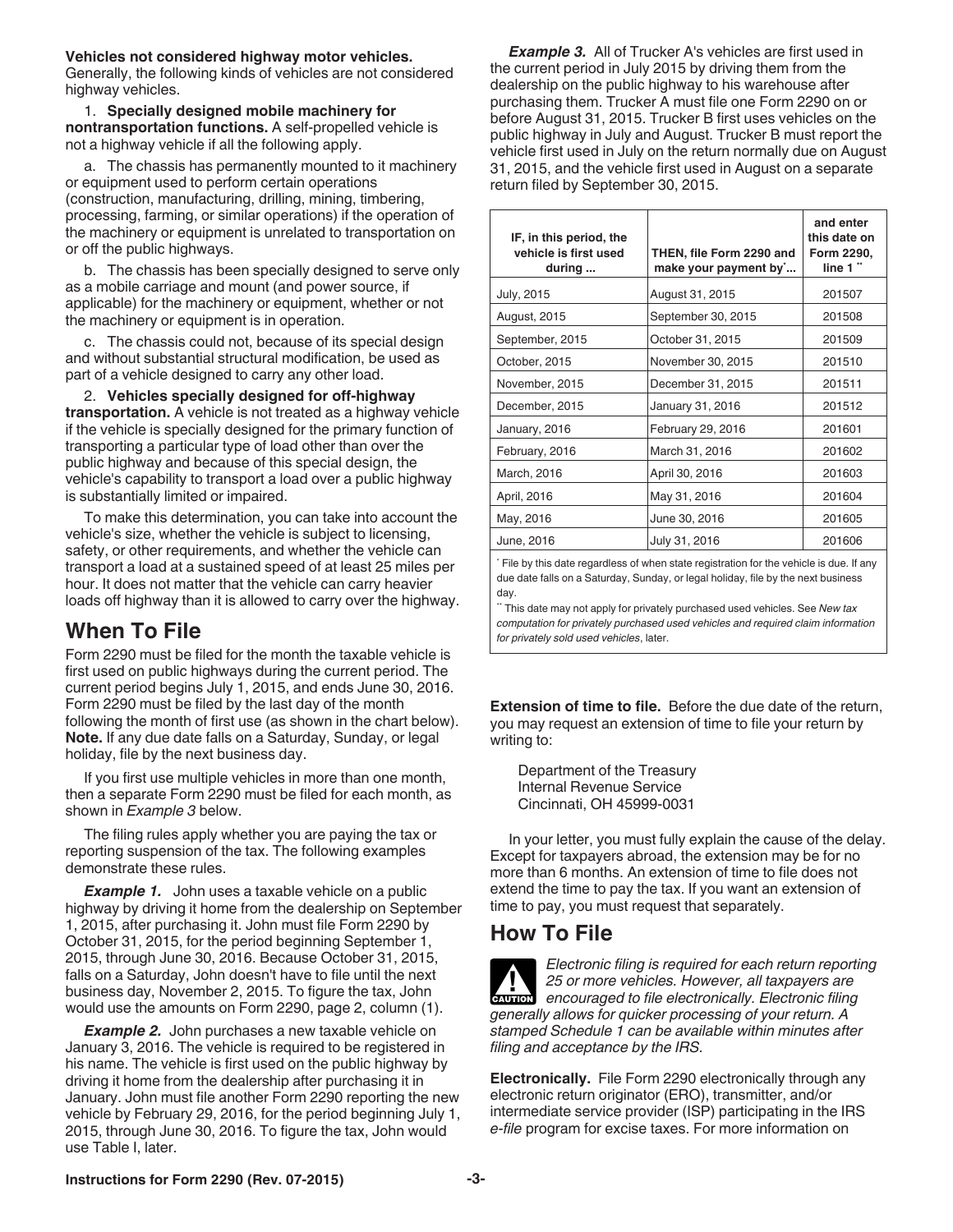#### <span id="page-3-0"></span>*e-file*, visit the IRS website at *[www.irs.gov/efile](http://www.irs.gov/efile)* or visit *[www.irs.gov/trucker](http://www.irs.gov/trucker)*.

**Paper.** Mail Form 2290 to the address shown under *Where To File*. If you did not pay the tax using the Electronic Federal Tax Payment System (EFTPS), mail Form 2290-V and your check or money order with Form 2290. For more information on payments, see *How To Pay The Tax*, later.

# **Where To File**

If you are not filing electronically, mail Form 2290 to:

| Form 2290 with full payment                                 | Internal Revenue Service                                                            |  |  |  |  |
|-------------------------------------------------------------|-------------------------------------------------------------------------------------|--|--|--|--|
|                                                             | P.O. Box 804525                                                                     |  |  |  |  |
|                                                             | Cincinnati, OH 45280-4525                                                           |  |  |  |  |
| Form 2290 without payment due<br>or using EFTPS for payment | Department of the Treasury<br>Internal Revenue Service<br>Cincinnati, OH 45999-0031 |  |  |  |  |

### **Private Delivery Services**

You can use certain private delivery services designated by the IRS to meet the "timely mailing as timely filing/paying" rule for tax returns and payments. These private delivery services include only the following.

Federal Express (FedEx): FedEx Priority Overnight, FedEx Standard Overnight, FedEx 2Day, FedEx International Priority, and FedEx International First.

United Parcel Service (UPS): UPS Next Day Air, UPS Next Day Air Saver, UPS 2nd Day Air, UPS 2nd Day Air A.M., UPS Worldwide Express Plus, and UPS Worldwide Express.

The private delivery service can tell you how to get written proof of the mailing date.



*Private delivery services cannot deliver items to P.O. boxes. You must use the U.S. Postal Service to mail any item to an IRS P.O. box address.* **CAUTION**

# **Form 2290 Call Site**

You can get immediate help with your Form 2290 questions by calling the Form 2290 call site. The hours of operation are Monday – Friday, 8:00 a.m. to 6:00 p.m., eastern time.

| IF you are calling from: | THEN use this number:        |  |  |  |  |
|--------------------------|------------------------------|--|--|--|--|
| The United States        | 866-699-4096 (toll free)     |  |  |  |  |
| Canada or Mexico         | 859-669-5733 (not toll free) |  |  |  |  |

The assistor will have access to your Form 2290 account information. Spanish speaking assistors are available. Have your Form 2290 and information about your filing available when you call. For help with other returns filed, taxes paid, etc., visit *[www.irs.gov/uac/Tax-Law-Questions](http://www.irs.gov/uac/Tax-Law-Questions)* for individual returns or call 1-800-829-4933 for business returns.

# **Penalties and Interest**

If you receive a penalty for filing your return late or paying your tax late and believe you have reasonable cause for doing so, send a letter to the IRS explaining why you believe you have reasonable cause for filing late or paying late. Do **not** attach an explanation when you file your return.

# **Specific Instructions**

# **Getting Started**

To complete Form 2290, have the following information available.

1. Your employer identification number (EIN). You must have an EIN to file Form 2290. You cannot use your social security number.

2. The vehicle identification number of each vehicle.

3. The taxable gross weight of each vehicle to determine its category.

### **Employer Identification Number (EIN)**

Enter the correct EIN. If you do not have an EIN, apply for one online at *[www.irs.gov/businesses/small](http://www.irs.gov/businesses/small)* and click on the "Employer ID Numbers" (EINs) link. You may also apply for an EIN by faxing or mailing Form SS-4, Application for Employer Identification Number, to the IRS.

### **Vehicle Identification Number (VIN)**

The VIN of your vehicle can be obtained from the registration, title, or actual vehicle. Generally, the VIN is 17 characters made up of numbers and letters. Be sure to use the VIN for the vehicle and not from the trailer.

### **Taxable Gross Weight**

The taxable gross weight of a vehicle (other than a bus) is the total of:

1. The actual unloaded weight of the vehicle fully equipped for service,

2. The actual unloaded weight of any trailers or semitrailers fully equipped for service customarily used in combination with the vehicle, and

3. The weight of the maximum load customarily carried on the vehicle and on any trailers or semitrailers customarily used in combination with the vehicle.

**Actual unloaded weight** of a vehicle is the empty (tare) weight of the vehicle.

A trailer or semitrailer is treated as customarily used in connection with a vehicle if the vehicle is equipped to tow the trailer or semitrailer.

**Fully equipped for service** includes the body (whether or not designed for transporting cargo, such as a concrete mixer); all accessories; all equipment attached to or carried on the vehicle for use in its operation or maintenance; and a full supply of fuel, oil, and water. The term does not include the driver; any equipment (not including the body) mounted on, or attached to, the vehicle, for use in handling, protecting, or preserving cargo; or any special equipment (such as an air compressor, crane, or specialized oilfield equipment).

### **Buses**

The taxable gross weight of a bus is its actual unloaded weight fully equipped for service plus 150 pounds for each seat provided for passengers and driver.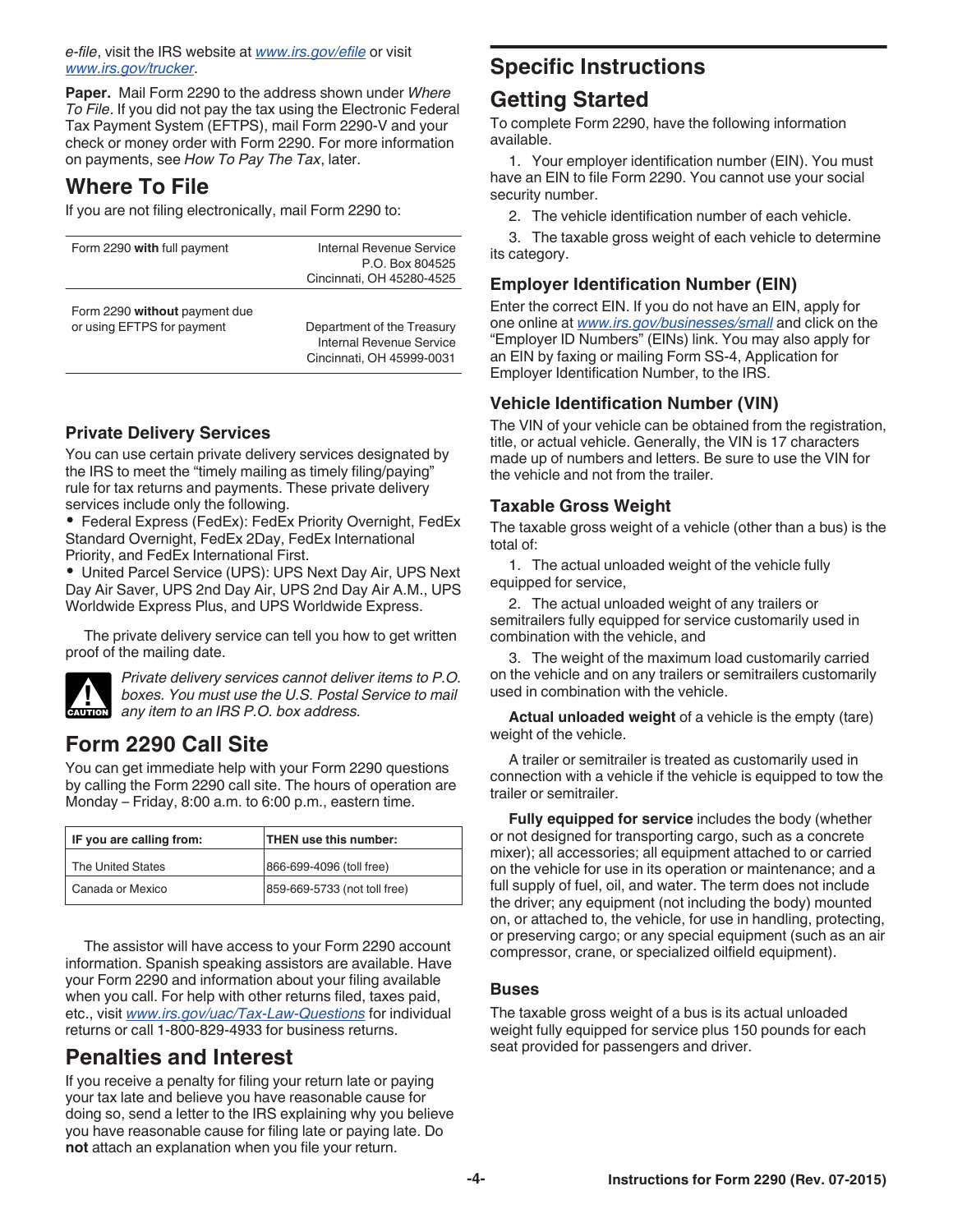### <span id="page-4-0"></span>**Determining Taxable Gross Weight**



*The weight declared for registering a vehicle in a state may affect the taxable gross weight used to figure the tax.*

**State registration by specific gross weight.** If the vehicle is registered in any state that requires a declaration of gross weight in a specific amount, including proportional or prorated registration or payment of any other fees or taxes, then the vehicle's taxable gross weight must be no less than the highest gross weight declared for the vehicle in any state. If the vehicle is a tractor-trailer or truck-trailer combination, the taxable gross weight must be no less than the highest combined gross weight declared.

**State registration by gross weight category.** If the vehicle is registered in any state that requires vehicles to be registered on the basis of gross weight, and the vehicle is not registered in any state that requires a declaration of specific gross weight, then the vehicle's taxable gross weight must fall within the highest gross weight category for which the vehicle is registered in that state.

**State registration by actual unloaded weight.** If the vehicle is registered only in a state or states that base registration on actual unloaded weight, then the taxable gross weight is the total of the three items listed under *Taxable Gross Weight*, earlier.

**Special permits.** In determining a vehicle's taxable gross weight, do not consider weights declared to obtain special temporary travel permits. These are permits that allow a vehicle to operate:

- 1. In a state in which it is not registered,
- 2. At more than a state's maximum weight limit, or

3. At more than the weight at which it is registered in the state.

However, special temporary travel permits do not include permits that are issued for your vehicle if the total amount of time covered by those permits is more than 60 days or (if issued on a monthly basis) more than 2 months during a taxable year.

### **Name and Address**

Enter your name and address. Include the suite, room, or other unit number after the street address. If your address has changed, check the *Address change* box on Form 2290.

**P.O. box.** If the post office does not deliver mail to the street address and you have a P.O. box, show the box number instead of the street address.

**Canadian or Mexican address.** Follow the country's practice for entering the postal code. Do not abbreviate the country name.

**Final return.** If you no longer have vehicles to report, file a final return. Check the *Final Return* box on Form 2290, sign the return, and mail it to the IRS.

**Amended return.** Check the *Amended Return* box only if reporting (a) additional tax from an increase in taxable gross vehicle weight or (b) suspended vehicles exceeding the mileage use limit. **Do not** check the box for any other reason. For more information, see *Line 3*, or *Suspended vehicles exceeding the mileage use limit*, later.

**VIN correction.** Check the *VIN Correction* box if you are correcting a VIN listed on a previously filed Schedule 1. **Do not** check this box for any other reason.

# **Part I. Figuring the Tax**

### **Line 1**

For used vehicles purchased from a private seller during the period, see *Used vehicles* below.

### **Line 2**

To figure the tax on line 2, complete the *Tax Computation* on Form 2290, page 2. Do not use line 2 to report additional tax from an increase in taxable gross weight. Instead, report the additional tax on line 3.

**Column 1—Annual tax.** Use the tax amounts listed in column 1(a) for a vehicle used during July.

**Logging vehicles.** Use the tax amounts listed in column 1(b) for logging vehicles used in July. For more information on these vehicles, see *Logging vehicles* under *Who Must File*, earlier.

**Column 2-Partial-period tax.** For used vehicles purchased from a private seller during the period, see *Used vehicles* next. For all other vehicles, if the vehicle is first used after July, the tax is based on the number of months remaining in the period. See Table I, later, for the partial-period tax table. Enter the tax in column 2(a) for the applicable category.

*Used vehicles.* If you acquire and register or are required to register a used taxable vehicle in your name during the tax period, you must keep as part of your records proof showing whether there was a use of the vehicle or a suspension of the tax during the period before the vehicle was registered in your name. The evidence may be a written statement signed and dated by the person (or dealer) from whom you purchased the vehicle.

If there is an unpaid tax liability for the months before you acquire and use the vehicle during the tax period, you are liable for the total tax for the entire period, to the extent not paid. In that case, you must file Form 2290 and pay the tax by the last day of the month after the month notification is received from the IRS that the tax has not been paid in full.

#### *New tax computation for privately purchased used vehicles and required claim information for privately sold used vehicles.*

1. For vehicles purchased from a seller who has paid the tax for the current period: If a vehicle is purchased on or after July 1, 2015, but before June 1, 2016, and the buyer's first use (such as driving it from the purchase location to the buyer's home or business location) is in the month of sale, the buyer's total tax for the tax period does not include the tax for the month of sale.

**Note.** The due date of Form 2290 does not change. The buyer should enter the month after the sale on Form 2290, line 1 (Example: November 2015 is entered as "201511").

2. If a vehicle is sold, the name and address of the purchaser (along with previously required information) must be included with the seller's claim for a credit or refund of tax paid for the remaining months of the current period.

#### *For vehicle purchases from a seller who has paid the tax for the current period: Buyer's tax computation for a used vehicle privately purchased on or after July 1, 2015, but before June 1, 2016, when the buyer's first*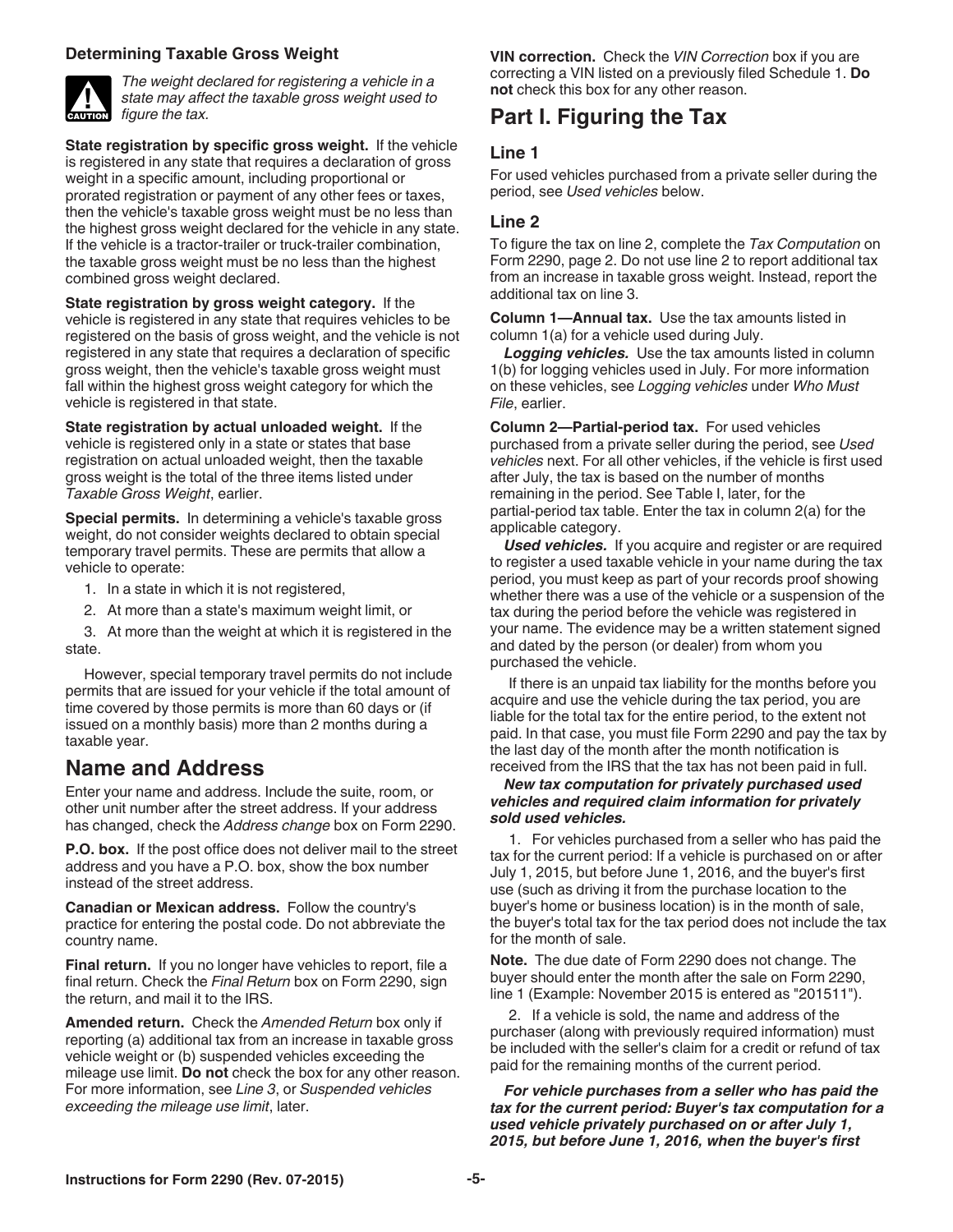*use is in the month of sale.* The tax on the buyer's use of a vehicle after the purchase is prorated by multiplying a full tax period's tax by a fraction.

1. The numerator is the number of months in the period from the first day of the month after the month of sale through the end of the tax period.

2. The denominator is the number of months in the entire tax period.

The buyer must do the following.

Determine that the seller has paid the tax for the current period. A copy of the seller's stamped Schedule 1 is one way to make this determination.

- Enter the month after the sale on line 1.
- Enter the prorated tax on line 2.

*Example.* On July 2, 2015, Linda paid the full tax period tax of \$550 for the use of her 80,000-pound taxable gross weight vehicle. John purchased the used truck from Linda on September 8, 2015, and drove it on the public highway from Linda's home to his own home the next day. Linda, the seller, can claim a credit or refund of the tax she paid for the 9 months after the sale. Because of that, and that John's first taxable use was to drive the truck to his home in the month of sale (September), his prorated tax is figured from the first day of the next month (October), through the end of the taxable period, June 30, 2016. The due date of John's Form 2290 does not change, so he must file by October 31, 2015.

Full tax period tax: \$550

Numerator: 9 (number of months from October through June) Denominator: 12 (full 12-month tax period, July through June)

Prorated tax: 9/12 of \$550 = \$412.50 John should enter "201510" on line 1.

*Logging vehicles.* For logging vehicles, see Table II, later, for the partial-period tax table. Enter the tax in column 2(b) for the applicable category.

**Column 3—Number of vehicles.** Enter the number of vehicles for categories A–V in the applicable column. Add the number of vehicles in columns (3a) and (3b), categories A–V, and enter the combined number on the total line in column 3. For category W, enter the number of suspended vehicles in the applicable column.

**Column 4—Amount of tax.** Multiply the applicable tax amount times the number of vehicles. Add all amounts in a category and enter the result in column 4. Then, add the tax amounts in column 4 for categories A–V, and enter the total tax amount.

### **Line 3**

Complete line 3 only if the taxable gross weight of a vehicle increases during the period and the vehicle falls in a new category. For instance, an increase in maximum load customarily carried may change the taxable gross weight.

Report the additional tax for the remainder of the period on Form 2290, line 3. Do not report any tax on line 2 unless other taxable vehicles are being reported in addition to the vehicle(s) with the increased taxable gross weight. Check the *Amended Return* box and to the right of "Amended Return" write the month the taxable gross weight increased. File Form 2290 and Schedule 1 by the last day of the month following the month in which the taxable gross weight increased.

Figure the additional tax using the following worksheet. Attach a copy of the worksheet for each vehicle.

- **1**. Enter the month the taxable gross weight increased. Enter the month here and in the space next to the *Amended Return* box on Form 2290, page 1 ....
- **2.** From Form 2290, page 2, determine the new taxable gross weight category. Next, go to the *Partial-Period Tax Tables*, later. Find the month entered on line 1 above. Read down the column to the new category; this is the new tax. Enter the amount here  $\ldots$ .
- **3.** On the *Partial-Period Tax Tables*, later, find the tax under that month for the previous category reported. Enter the amount here ............
- **4. Additional tax.** Subtract line 3 from line 2. Enter the additional tax here and on Form 2290, line 3  $\ldots$

*If the increase in taxable gross weight occurs in July after you have filed your return, use the amounts on Form 2290, page 2, for the new category instead of the partial-period tax tables.*

### **Line 5**

Complete line 5 only if you are claiming a credit for tax paid on a vehicle that was either:

• Sold,

Destroyed (so damaged by accident or other casualty it is not economical to rebuild it) or stolen before June 1 and not used during the remainder of the period, or

Used during the prior period 5,000 miles or less (7,500 miles or less for agricultural vehicles).

A credit, lower tax, exemption, or refund is not allowed for an occasional light or decreased load or a discontinued or changed use of the vehicle.

The amount claimed on line 5 cannot exceed the tax reported on line 4. Any excess credit must be claimed as a refund using Form 8849, Claim for Refund of Excise Taxes, and Schedule 6 (Form 8849), Other Claims. Also use Schedule 6 (Form 8849) to make a claim for an overpayment due to a mistake in tax liability previously reported on Form 2290. See *When to make a claim* below.

**Information to be submitted.** On a separate sheet of paper, provide an explanation detailing the facts for each credit.

For vehicles destroyed, stolen, or sold include the following.

- 1. The VIN;
- 2. The taxable gross weight category;
- 3. The date of destruction, theft, or sale;

4. A copy of the worksheet under *Figuring the credit*  below; and

5. If the vehicle was sold on or after July 1, 2015, the name and address of the purchaser of the vehicle.



.

*Your claim for credit may be disallowed if you do not provide all of the required information.*

*Figuring the credit.* Figure the number of months of use and find the taxable gross weight category of the vehicle before you complete the worksheet below. To figure the number of months of use, start counting from the first day of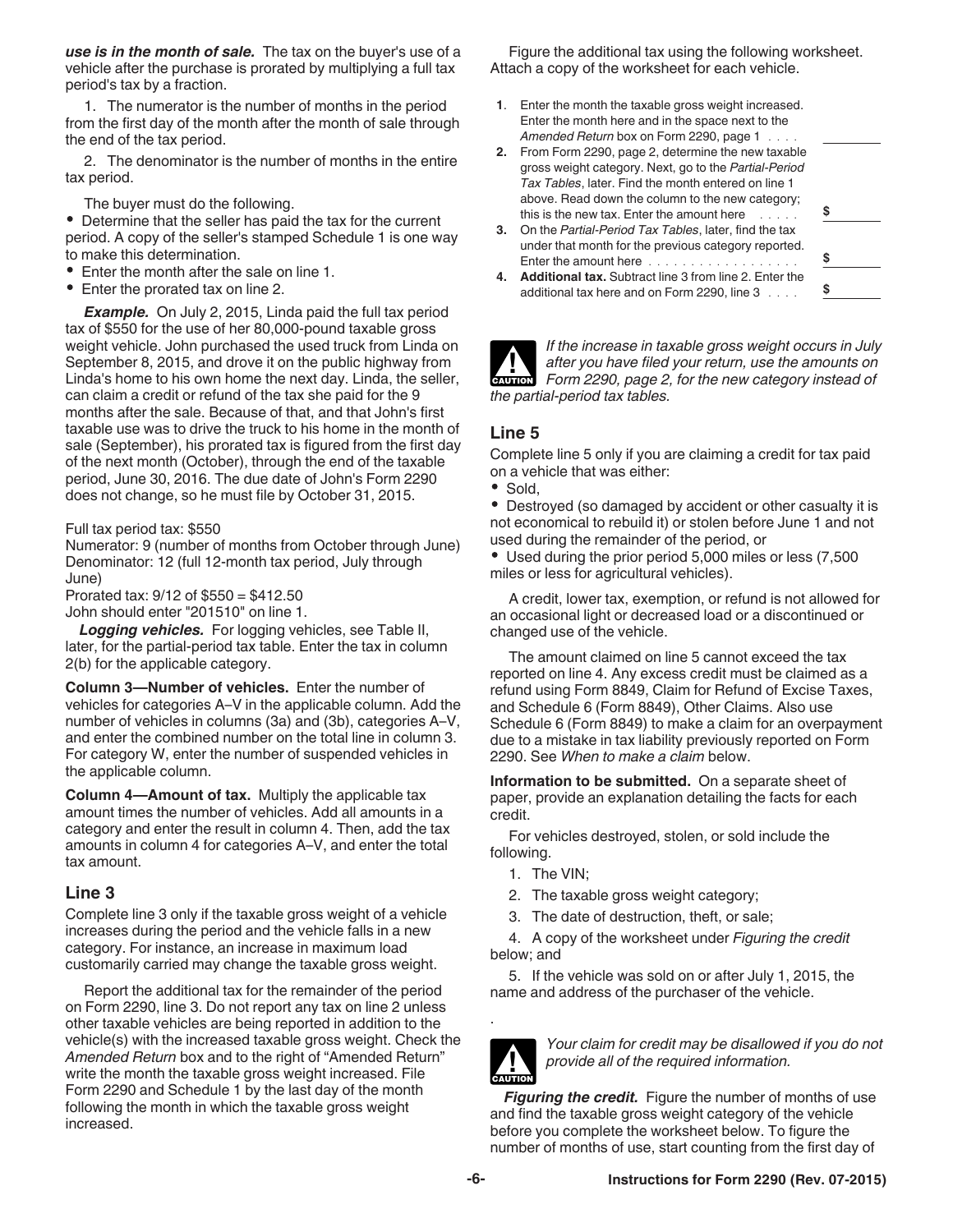the month in the period in which the vehicle was first used to the last day of the month in which it was destroyed, stolen, or sold. Find the number of months of use in the *Partial-Period Tax Tables*, later (the number of months is shown in parentheses at the top of the table next to each month).

|    | 1. For the vehicle that was destroyed, stolen, or sold,<br>enter the tax previously reported on Form 2290,<br>line 4                                                    |  |
|----|-------------------------------------------------------------------------------------------------------------------------------------------------------------------------|--|
| 2. | <b>Partial-period tax.</b> On the Partial-Period Tax<br>Tables, later, find where the taxable gross weight<br>category and months of use meet and enter the tax<br>here |  |
| 3. | <b>Credit.</b> Subtract line 2 from line 1. Enter here and on<br>Form 2290, line $5$                                                                                    |  |

The credit for each vehicle must be calculated separately.

**Vehicle used less than the mileage use limit.** If the tax has been paid for a period on a vehicle that is used 5,000 miles or less (7,500 miles or less for agricultural vehicles), the person who paid the tax may make a claim for the credit.

**When to make a claim.** For a vehicle that was destroyed, stolen, or sold before June 1, a credit for tax paid can be claimed on the next Form 2290 filed or a refund of tax paid can be claimed on Form 8849.

For a vehicle that was used 5,000 miles or less (7,500 miles or less for agricultural vehicles) during the period, a credit for tax paid can be claimed on the first Form 2290 filed for the next period. Likewise, a refund for tax paid cannot be claimed on Form 8849 until the end of the Form 2290 tax period. For example, if the tax was paid for the period July 1, 2015, through June 30, 2016, for a vehicle used 5,000 miles or less during the period, a credit on Form 2290 (or refund on Form 8849) cannot be claimed until after June 30, 2016.

# **Part II. Statement in Support of Suspension**

### **Line 7**

Complete line 7 to suspend the tax on vehicles expected to be used less than the mileage use limit during a period.

You must also:

List the vehicles on which the tax is suspended in

Schedule 1. See *Schedule 1 (Form 2290)*, later, and You must also count the number of tax-suspended vehicles (designated by Category "W") listed in Schedule 1, Part I, and enter the number on Schedule 1, Part II, line b.

### **Line 8**

If any of the vehicles listed as suspended in the prior period exceeded the mileage use limit, check the box on line 8a and list the vehicle identification numbers for those vehicles on line 8b. Attach a separate sheet if needed.

### **Line 9**

If in the prior period, Form 2290, line 7, was completed and the tax-suspended vehicles were sold or otherwise transferred, complete line 9.

**Sales.** If you sell a vehicle while under suspension, a statement must be given to the buyer and must show the seller's name, address, and EIN; VIN; date of the sale; odometer reading at the beginning of the period; odometer reading at the time of sale; and the buyer's name, address, and EIN. The buyer must attach this statement to Form 2290 and file the return by the date shown in the table under *When to File,* earlier.

If, after the sale, the use of the vehicle exceeds the mileage use limit (including the highway mileage recorded on the vehicle by the former owner) for the period, and the former owner has provided the required statement, the new owner is liable for the tax on the vehicle. If the former owner has not furnished the required statement to the new owner, the former owner is also liable for the tax for that period. See *Suspended vehicles exceeding the mileage use limit* below. Also see *Used vehicles*, earlier.

**Suspended vehicles exceeding the mileage use limit.**  Once a suspended vehicle exceeds the mileage use limit, the tax becomes due. **Mileage use limit** means the use of a vehicle on public highways 5,000 miles or less (7,500 miles or less for agricultural vehicles). The mileage use limit applies to the total mileage a vehicle is used during a period, regardless of the number of owners.

Figure the tax on Form 2290, page 2, based on the month the vehicle was first used in the period. Report the tax on Form 2290, line 2. Check the *Amended Return* box on page 1 and to the right of "Amended Return" write the month in which the mileage use limit was exceeded. Do not complete Form 2290, Part II. File the amended Form 2290 and Schedule 1 by the last day of the month following the month in which the mileage use limit was exceeded.

**Agricultural vehicles.** An agricultural vehicle is any highway motor vehicle that is:

1. Used (or expected to be used) primarily for farming purposes, and

2. Registered (under state laws) as a highway motor vehicle used for farming purposes for the entire period. A special tag or license plate identifying the vehicle as used for farming is not required for it to be considered an agricultural vehicle.

A vehicle is used primarily for farming purposes if more than half of the vehicle's use (based on mileage) during the period is for farming purposes (defined below).

Do not take into account the number of miles the vehicle is used on the farm when determining if the 7,500-mile limit on the public highways has been exceeded. Keep accurate records of the miles that a vehicle is used on a farm.

**Farming purposes** means the transporting of any farm commodity to or from a farm, or the use directly in agricultural production.

**Farm commodity** means any agricultural or horticultural commodity, feed, seed, fertilizer, livestock, bees, poultry, fur-bearing animals, or wildlife. A farm commodity does not include a commodity that has been changed by a processing operation from its raw or natural state.

**Example.** Juice extracted from fruits or vegetables is not a farm commodity for purposes of the suspension of tax on agricultural vehicles.

A vehicle is considered **used for farming purposes** if it is used in an activity that contributes in any way to the conduct of a farm. Activities that qualify include clearing land, repairing fences and farm buildings, building terraces or irrigation ditches, cleaning tools or farm machinery, and painting. But a vehicle will not be considered used for farming purposes if used in connection with operations such as canning, freezing, packaging, or other processing operations.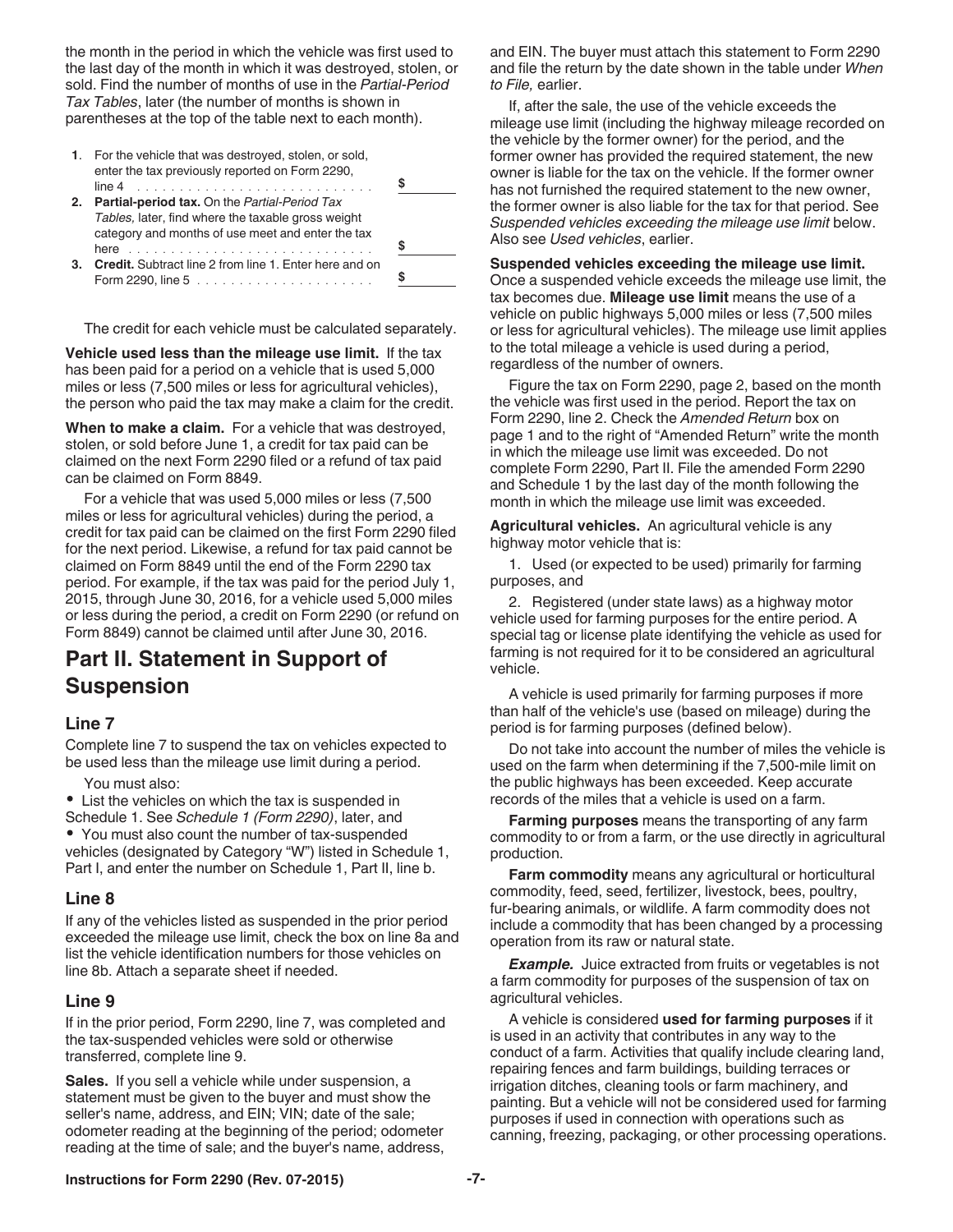# <span id="page-7-0"></span>**How To Pay The Tax**

There are three methods to pay the tax.

Electronic funds withdrawal (direct debit) if filing electronically.

- Electronic Federal Tax Payment System (EFTPS).
- Check or money order using the payment voucher.

You must pay the tax in full with your Form 2290.

**Electronic funds withdrawal (direct debit).** If you are filing Form 2290 electronically, you can authorize a direct debit to make your payment. For more information on *e-file*, visit the IRS website at *[www.irs.gov/efile](http://www.irs.gov/efile)*.

**EFTPS.** Using EFTPS is voluntary, but you must enroll in EFTPS before you can use it. To get more information or to enroll in EFTPS, visit the EFTPS website at *[www.eftps.gov](http://www.eftps.gov)* or call 1-800-555-4477 (24 hours a day, 7 days a week).

If you make your payment using EFTPS, do not include the payment voucher. If filing a paper Form 2290, mail Form 2290 to:

Department of the Treasury Internal Revenue Service Cincinnati, OH 45999-0031

*Paying on time.* For EFTPS payments to be on time, you must initiate the transaction at least 1 business day before the date the payment is due.

**Check or money order.** If you use this method, you must also complete the payment voucher. See *Payment voucher*  below.

Do not send cash. Make your check or money order payable to "United States Treasury." Write your name, address, EIN, "Form 2290," and the date (as entered in Box 3) on your payment.

Detach the voucher and send it with the Form 2290, both copies of Schedule 1, and your payment. If you filed electronically, do not send Form 2290 and Schedule 1 with the payment voucher. See *Where To File*, earlier.

Do not staple your payment to the voucher or Form 2290. *Payment voucher.* Complete Form 2290-V, Payment

Voucher. If you have your Form 2290 prepared by a third party, provide this payment voucher to the return preparer.

**Box 1.** Enter your EIN. If you do not have an EIN, see *Employer Identification Number (EIN)*, earlier.

**Box 2.** Enter the amount you are paying with Form 2290.

**Box 3.** Enter the same date that you entered on Form 2290, Part I, line 1.

**Box 4.** Enter your name and address exactly as shown on Form 2290. Print your name clearly.

# **Schedule 1 (Form 2290)**

Complete and file both copies of Schedule 1. The second copy will be stamped and returned to you for use as proof of payment. Your return may be rejected if Schedule 1 is not attached to Form 2290.

*E-file.* If Form 2290 is filed electronically, a copy of Schedule 1 with an IRS watermark will be sent to the ERO, transmitter, and/or ISP electronically. Ask the ERO, transmitter, and/or ISP for the original electronic copy of Schedule 1.

**Note.** If you want a copy of a prior-period Schedule 1 returned, you must send a written request to:

Department of the Treasury Internal Revenue Service Cincinnati, OH 45999-0031

**Name and address.** Enter your name and address on Schedule 1 exactly as shown on Form 2290. See *Name and Address*, earlier.

Part I. Enter by category the VIN of each vehicle for which you are reporting tax. Failure to include the full VIN may prevent you from registering your vehicle with the state.

**Part II.** Complete as follows:

Enter on line **a** the total vehicles reported on Form 2290, page 2.

Enter on line **b** the total number of taxable vehicles on which the tax is suspended, reported on Form 2290, page 2, column (3), category W.

Enter on line **c** the total number of taxable vehicles (subtract line b from line a).

**Proof of payment for state registration and entry into the United States.** Generally, states will require verification of payment of the tax for any taxable vehicle before they will register the vehicle. Use the stamped copy of Schedule 1 as proof of payment when registering vehicles with the state.

U.S. Customs also requires this proof of payment for entering a Canadian or Mexican vehicle into the United States.

If you do not have the stamped copy, you may use a photocopy of Schedule 1 and both sides of your canceled check as proof of payment.

**Note.** If the state receives your application for registration of your highway motor vehicle during the months of July, August or September, you may provide the immediately previous taxable period's approved Schedule 1 that was returned to you by the IRS, as proof of payment. Remember to file Form 2290 for the current period by the due date of the return. See Regulation section 41.6001-2(b)(4).

No proof of payment is required for a newly purchased vehicle, if you present the state a copy of the bill of sale showing that the vehicle was purchased within the last 60 days. However, you must file a return and pay any tax due. See *When to File*, earlier.

A limited number of states have agreed to participate in an alternate proof of payment program with the IRS. In those states, the Department of Motor Vehicles (DMV) may forward your return to the IRS, if certain requirements are met. If you give your Form 2290 (with voucher and payment) to your DMV to be forwarded to the IRS, no further proof of payment is needed to register your vehicle. Contact your local DMV to see if your state participates in this program.

If you give the DMV your Form 2290 to forward, your return is not considered filed until the IRS receives it. You are responsible for any penalties or interest if the return is filed late or lost by the DMV.

### **Schedule 1 (Form 2290), Consent to Disclosure of Tax Information**

The IRS will share information reported on Form 2290 and Schedule 1. The information shared includes the VINs for all vehicles reported on Schedule 1 and verification that you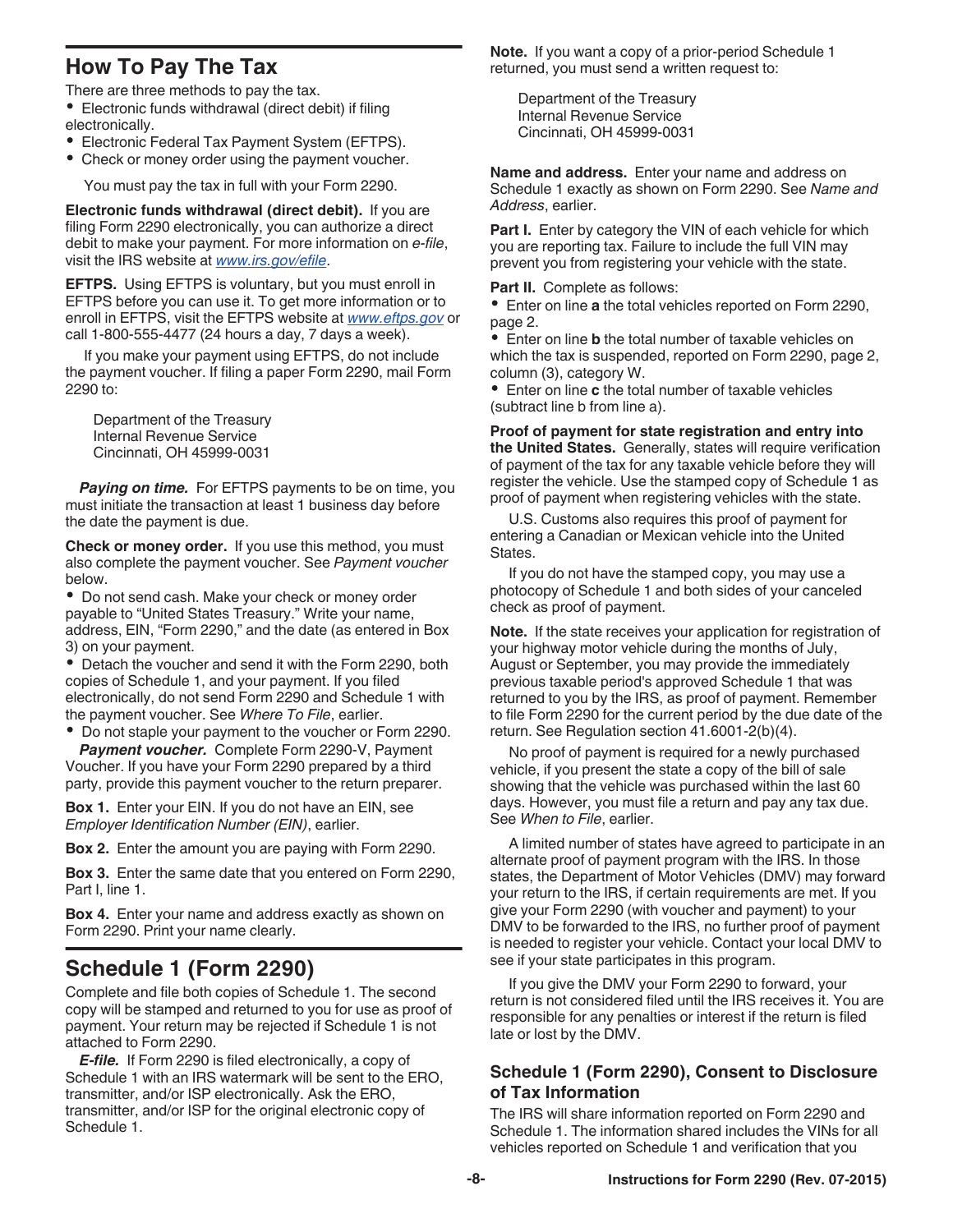<span id="page-8-0"></span>paid the tax reported on Form 2290, line 6. This information will be shared with the Department of Transportation, U.S. Customs and Border Protection, and state DMVs. The IRS needs your consent to release this information. If you agree to have the information released, please sign and date the consent.

# **Third Party Designee**

If you want to allow an employee of your business, a return preparer, or other third party to discuss your Form 2290 with the IRS, check the "Yes" box in the *Third Party Designee*  section of Form 2290. Also, enter the designee's name, phone number, and any five digits that person chooses as his or her personal identification number (PIN). The authorization applies only to the tax return on which it appears.

By checking the "Yes" box, you are authorizing the IRS to speak with the designee to answer any questions relating to the information reported on Form 2290. You are also authorizing the designee to:

Exchange information concerning Form 2290 with the IRS, and

• Request and receive written tax return information relating to Form 2290, including copies of notices, correspondence, and account transcripts.

You are not authorizing the designee to bind you to anything (including additional tax liability) or otherwise represent you before the IRS. If you want to expand the designee's authority, see Pub. 947, Practice Before the IRS and Power of Attorney.

The authorization will automatically expire 1 year from the due date (without regard to extensions) for filing your Form 2290. If you or your designee wants to revoke this authorization, send a written statement of revocation to:

Department of the Treasury Internal Revenue Service Cincinnati, OH 45999

See Pub. 947 for more information.

### **Signature**

Sign the return. Returns filed without a signature will be sent back to you for signing. An unsigned return is not considered filed.

# **Paid Preparer Use Only**

A paid preparer must sign Form 2290 and provide the information in the Paid Preparer Use Only section at the end of the form if the preparer was paid to prepare the form and is not an employee of the filing entity. The preparer must give you a copy of the form in addition to the copy to be filed with the IRS. If you are a paid preparer, enter your Preparer Tax Identification Number (PTIN) in the space provided. Include your complete address. If you work for a firm, you also must enter the firm's name and the EIN of the firm. However, you cannot use the PTIN of the tax preparation firm in place of your PTIN. You can apply for a PTIN online or by filing Form W-12, IRS Paid Preparer Tax Identification Number (PTIN) Application and Renewal. For more information about applying for a PTIN online, visit the IRS website at *[www.irs.gov/ptin](http://www.irs.gov/ptin)*.

### **Recordkeeping**

Keep records for all taxable highway vehicles registered in your name for at least 3 years after the date the tax is due or paid, whichever is later. They must be available at all times for inspection by the IRS. Also keep copies of all returns and schedules you have filed. Keep your records even if a vehicle is registered in your name for only a portion of a period. If the tax is suspended on a highway motor vehicle for a period because its use on public highways during the period did not exceed 5,000 miles (7,500 miles for agricultural vehicles), the registrant must keep the records at least 3 years after the end of the period to which the suspension applies.

Records for each vehicle should show all of the following information.

1. A detailed description of the vehicle, including the VIN.

2. The weight of loads carried by the vehicle in the same form as required by any state in which the vehicle is registered or required to be registered.

3. The date you acquired the vehicle and the name and address of the person from whom you acquired it.

4. The first month of each period in which a taxable use occurred and any prior month in which the vehicle was used in the period while registered in your name, with proof that the prior use was not a taxable use.

5. The date the vehicle was sold or transferred and the name and address of the purchaser or transferee. If it was not sold, the records must show how and when you disposed of it.

6. If the tax is suspended for a vehicle, keep a record of actual highway mileage. For an agricultural vehicle, keep accurate records of the number of miles it is driven on a farm. See *Part II. Statement in Support of Suspension*, earlier.

# **How To Get Tax Help**

Do you need help with a tax issue or preparing your tax return, or do you need a free publication or form?

**Preparing and filing your tax return.** Find free options to prepare and file your return on IRS.gov or in your local community if you qualify.

Go to IRS.gov and click on the Filing tab to see your options.

Enter " Free File" in the search box to use brand name software to prepare and *e-file* your federal tax return for free.

Enter "VITA" in the search box, download the free IRS2Go app, or call 1-800-906-9887 to find the nearest Volunteer Income Tax Assistance or Tax Counseling for the Elderly (TCE) location for free tax preparation.

Enter "TCE" in the search box, download the free IRS2Go app, or call 1-888-227-7669 to find the nearest Tax Counseling for the Elderly location for free tax preparation.

The Volunteer Income Tax Assistance (VITA) program offers free tax help to people who generally make \$53,000 or less, persons with disabilities, the elderly, and limited-English-speaking taxpayers who need help preparing their own tax returns. The Tax Counseling for the Elderly (TCE) program offers free tax help for all taxpayers, particularly those who are 60 years of age and older. TCE volunteers specialize in answering questions about pensions and retirement-related issues unique to seniors.

**Getting answers to your tax law questions.** IRS.gov and IRS2Go are ready when you are—24 hours a day, 7 days a week.

Enter "ITA" in the search box on IRS.gov for the Interactive Tax Assistant, a tool that will ask you questions on a number of tax law topics and provide answers. You can print the entire interview and the final response.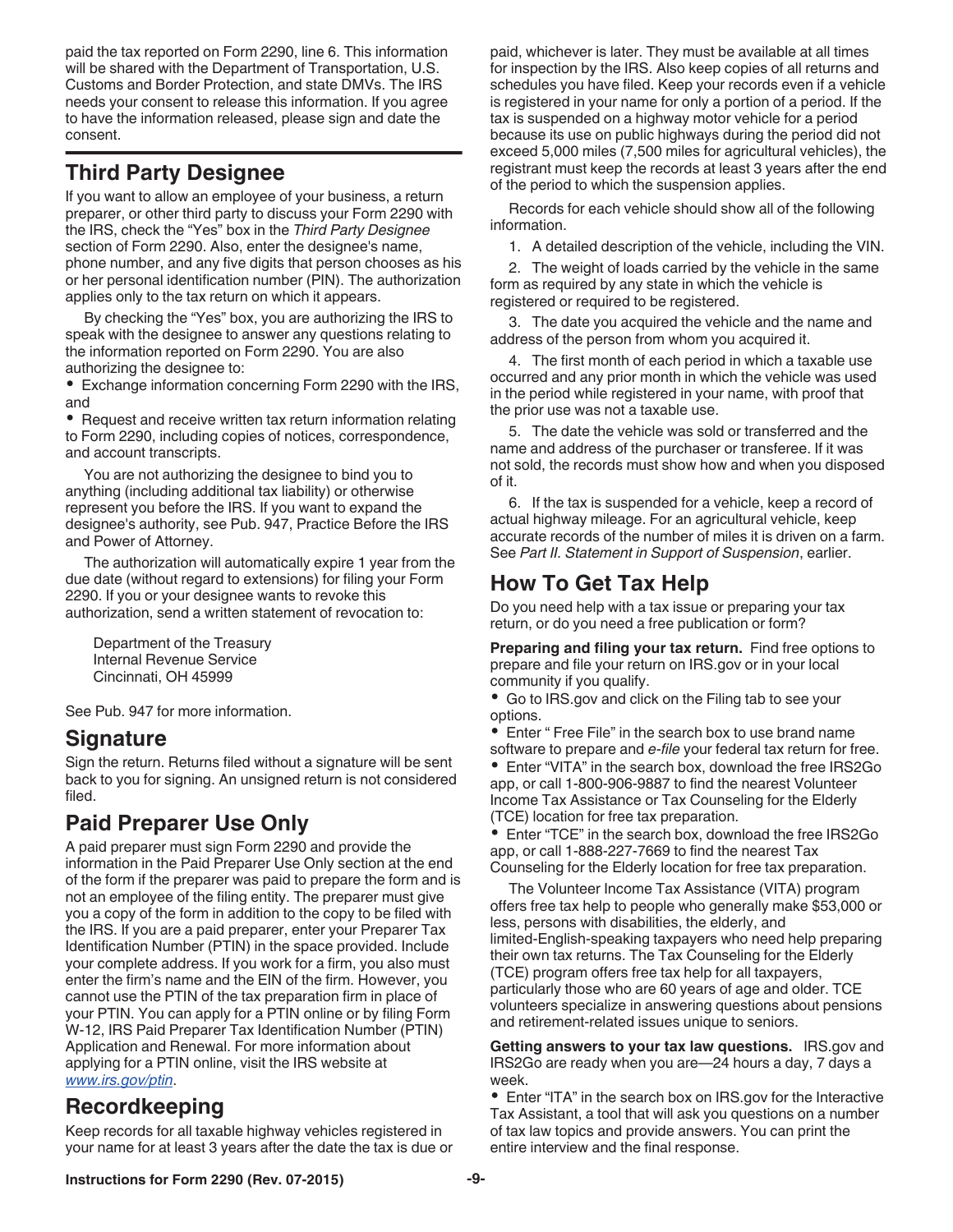Enter "Tax Map" or "Tax Trails" in the search box for detailed information by tax topic.

• Enter "Pub 17" in the search box to get Pub. 17, Your Federal Income Tax for Individuals, which features details on tax-saving opportunities, 2014 tax changes, and thousands of interactive links to help you find answers to your questions.

Call TeleTax at 1-800-829-4477 for recorded information on a variety of tax topics.

Access tax law information in your electronic filing software.

Go to IRS.gov and click on the Help & Resources tab for more information.

**Tax forms and publications.** You can download or print all of the forms and publications you may need on *[IRS.gov/](http://www.irs.gov/Forms-&-Pubs) [formspubs](http://www.irs.gov/Forms-&-Pubs)*. Otherwise, you can:

 $\bullet$ Go to *[IRS.gov/formspubs](http://www.irs.gov/Forms-&-Pubs)* to place an order and have forms mailed to you, or

Go to *[www.irs.gov/Forms-&-Pubs/Order-Products](http://www.irs.gov/Forms-&-Pubs/Order-Products)* to order current-year forms, instructions, publications, and prior-year forms and instructions (limited to 5 years).

You should receive your order within 10 business days.

#### **Where to file your tax return.**

There are many ways to file your return electronically. It's safe, quick and easy. See "Preparing and filing your tax return," earlier, for more information.

See your tax return instructions to determine where to mail your completed paper tax return.

#### **Getting a transcript or copy of a return.**

Go to IRS.gov and click on "Get Transcript of Your Tax Records" under "Tools."

Download the free IRS2Go app to your smart phone and use it to order transcripts of your tax returns or tax account.

Call the transcript toll-free line at 1-800-908-9946.

• Mail Form 4506-T or Form 4506T-EZ (both available on IRS.gov).

#### **Using online tools to help prepare your return.** Go to IRS.gov and click on the Tools bar to use these and other self-service options.

The *[Earned Income Tax Credit Assistant](http://www.irs.gov/Individuals/Earned-Income-Tax-Credit-(EITC)-%E2%80%93--Use-the-EITC-Assistant-to-Find-Out-if-You-Should-Claim-it.)* determines if you are eligible for the EIC.

The *[First Time Homebuyer Credit Account Look-up](http://www.irs.gov/Individuals/First-Time-Homebuyer-Credit-Account-Look-up)* tool provides information on your repayments and account balance.

The *[Alternative Minimum Tax \(AMT\) Assistant](http://www.irs.gov/Businesses/Small-Businesses-&-Self-Employed/Alternative-Minimum-Tax-(AMT)-Assistant-for-Individuals)* determines whether you may be subject to AMT.

The *[Online EIN Application](http://www.irs.gov/Businesses/Small-Businesses-&-Self-Employed/Apply-for-an-Employer-Identification-Number-(EIN)-Online)* helps you get an Employer Identification Number.

The *[Electronic Filing PIN Request](http://www.irs.gov/Individuals/Electronic-Filing-PIN-Request)* helps to verify your identity when you do not have your prior year AGI or prior year self-selected PIN available.

#### **Checking on the status of a refund.**

Go to *[IRS.gov/refunds](http://www.irs.gov/Refunds)*.

Download the free IRS2Go app to your smart phone and use it to check your refund status.

Call the automated refund hotline at 1-800-829-1954.

#### **Understanding identity theft issues.**

Go to *[IRS.gov/uac/Identity-Protection](http://www.irs.gov/uac/Identity-Protection)* for information and videos.

Contact the Identity Protection Specialized Unit at 1-800-908-4490 if you believe you are at risk due to a lost or stolen purse or wallet, questionable credit card activity or credit report, etc.

**Making a tax payment.** You can make electronic payments online, by phone, or from a mobile device. Paying electronically is safe and secure. The IRS uses the latest encryption technology and does not store banking information. It's easy and secure and much quicker than mailing in a check or money order. Go to IRS.gov and click on the Payments tab or the Pay Your Tax Bill icon to make a payment using the following options.

*[Direct Pay](http://www.irs.gov/Payments/Direct-Pay)* (only if you are an individual who has a checking or savings account).

- Debit or credit card.
- Electronic Federal Tax Payment System.
- Check or money order

#### **Checking the status of an amended return.** Go to IRS.gov and click on the Tools tab and then *[Where's My](http://www.irs.gov/Filing/Individuals/Amended-Returns-(Form-1040-X)/Wheres-My-Amended-Return-1) [Amended Return?](http://www.irs.gov/Filing/Individuals/Amended-Returns-(Form-1040-X)/Wheres-My-Amended-Return-1)*

**Understanding an IRS notice or letter.** Enter

" Understanding your notice" in the search box on IRS.gov to find additional information about your IRS notice or letter.

**Watching IRS videos.** The IRS Video portal *[IRSvideos.gov](http://www.irsvideos.gov/)*  contains video and audio presentations on topics of interest to individuals, small businesses, and tax professionals. You'll find video clips of tax topics, archived versions of live panel discussions and Webinars, and audio archives of tax practitioner phone forums.

**Visiting the IRS.** Locate the nearest Taxpayer Assistance Center using the Office Locator tool on IRS.gov. Enter "office locator" in the search box. Or choose the "Contact Us" option on the IRS2Go app and search "Local Offices." Before you visit, use the Locator tool to check hours and services available.

#### **Getting tax information in other languages.** For

taxpayers whose native language is not English, we have the following resources available.

1. Taxpayers can find information on IRS.gov in the following languages.

- a. *[Spanish](http://www.irs.gov/Spanish)*
- b. *[Chinese](http://www.irs.gov/Chinese)*
- c. *[Vietnamese](http://www.irs.gov/Vietnamese)*
- d. *[Korean](http://www.irs.gov/Korean)*
- e. *[Russian](http://www.irs.gov/Russian)*

2. The IRS Taxpayer Assistance Centers provide over-the-phone interpreter service in over 170 languages, and the service is available free to taxpayers.

### **The Taxpayer Advocate Service Is Here To Help You**

**What is the Taxpayer Advocate Service?** The Taxpayer Advocate Service (TAS) is an independent organization within the Internal Revenue Service that helps taxpayers and protects taxpayer rights. Our job is to ensure that every taxpayer is treated fairly and that you know and understand your rights under the *[Taxpayer Bill of Rights](http://taxpayeradvocate.irs.gov/About-TAS/Taxpayer-Rights)*.

**What Can the Taxpayer Advocate Service Do For You?**  We can help you resolve problems that you can't resolve with the IRS. And our service is free. If you qualify for our assistance, you will be assigned to one advocate who will work with you throughout the process and will do everything possible to resolve your issue. TAS can help you if: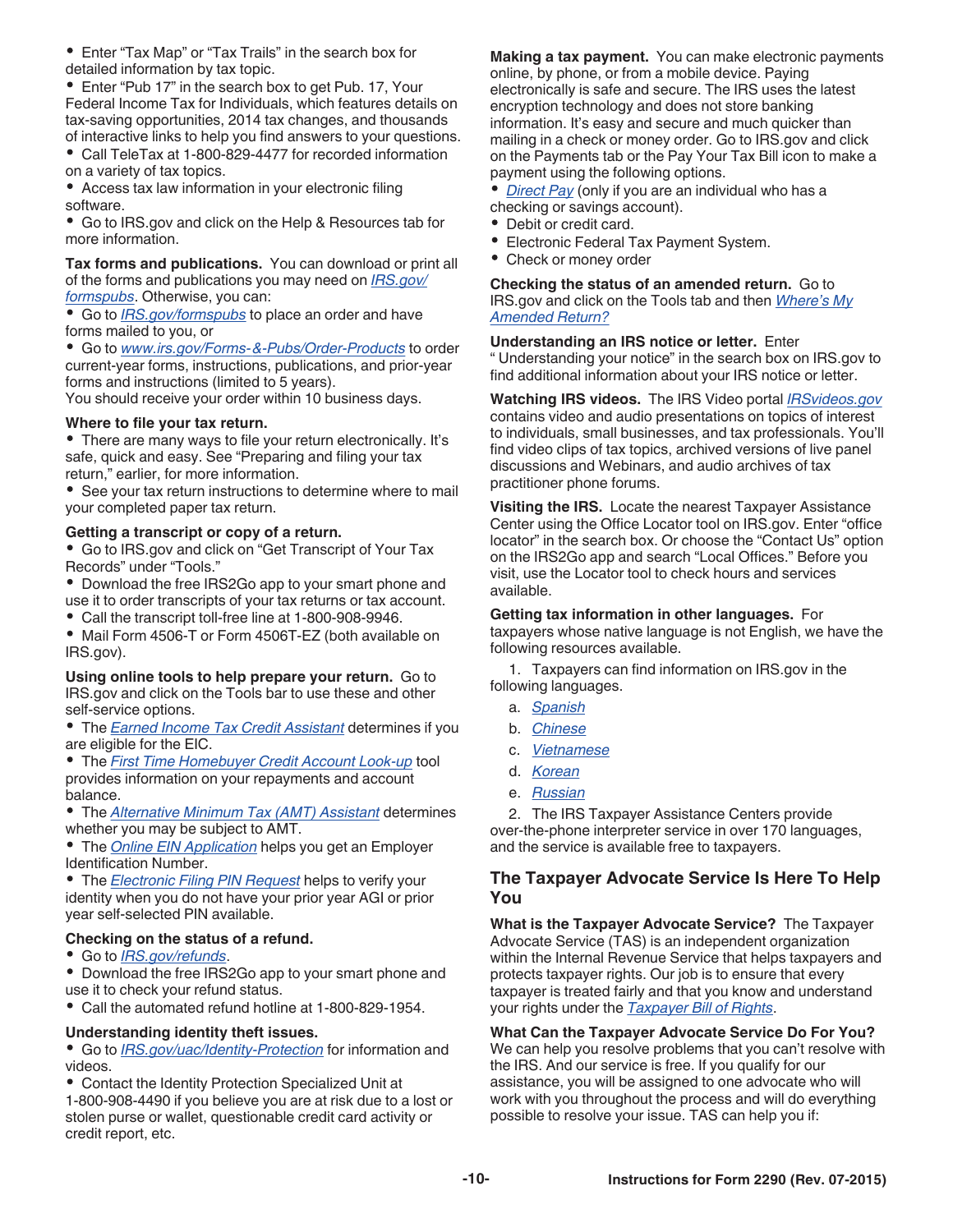Your problem is causing financial difficulty for you, your family, or your business,

You face (or your business is facing) an immediate threat of adverse action, or

You've tried repeatedly to contact the IRS but no one has responded, or the IRS hasn't responded by the date promised.

**How Can You Reach Us?** We have offices *[in every state,](http://www.irs.gov/Advocate/Local-Taxpayer-Advocate)  [the District of Columbia, and Puerto Rico](http://www.irs.gov/Advocate/Local-Taxpayer-Advocate)*. Your local advocate's number is in your local directory and at *[taxpayeradvocate.irs.gov](http://www.taxpayeradvocate.irs.gov/)*. You can also call us at 1-877-777-4778.

**How Can You Learn About Your Taxpayer Rights?** The Taxpayer Bill of Rights describes ten basic rights that all taxpayers have when dealing with the IRS. Our Tax Toolkit at *[taxpayeradvocate.irs.gov](http://www.taxpayeradvocate.irs.gov/)* can help you understand *[what](http://taxpayeradvocate.irs.gov/About-TAS/Taxpayer-Rights/What-the-Taxpayer-Bill-of-Rights-Means-for-You)  [these rights mean to you](http://taxpayeradvocate.irs.gov/About-TAS/Taxpayer-Rights/What-the-Taxpayer-Bill-of-Rights-Means-for-You)* and how they apply. These are **your** rights. Know them. Use them.

**How Else Does the Taxpayer Advocate Service Help Taxpayers?** TAS works to resolve large-scale problems that affect many taxpayers. If you know of one of these broad issues, please report it to us at *[irs.gov/sams](http://www.irs.gov/Advocate/Systemic-Advocacy-Management-System-SAMS)*.

### **Low Income Taxpayer Clinics**

Low Income Taxpayer Clinics (LITCs) serve individuals whose income is below a certain level and need to resolve tax problems such as audits, appeals, and tax collection disputes. Some clinics can provide information about taxpayer rights and responsibilities in different languages for individuals who speak English as a second language. To find a clinic near you, visit *[irs.gov/litc](http://www.irs.gov/Advocate/Low-Income-Taxpayer-Clinics)* or see IRS Publication 4134, *[Low Income Taxpayer Clinic List](http://www.irs.gov/pub/irs-pdf/p4134.pdf)*.

**Privacy Act and Paperwork Reduction Act Notice.** We ask for the information on this form to carry out the Internal Revenue laws of the United States. Section 4481 requires that the use of certain types of highway motor vehicles be taxed. Form 2290 is used to determine the amount of tax you owe. Sections 6011 and 6109 require you to provide the requested information, including your identifying number. Routine uses of this information include giving it to the Department of Justice for civil and criminal litigation, and cities, states, and the District of Columbia for use in

administering their tax laws. We may also disclose this information to other countries under a tax treaty, to federal and state agencies to enforce federal nontax criminal laws, or to federal law enforcement and intelligence agencies to combat terrorism. Failure to provide this information in a timely manner, or providing false information, may subject you to penalties.

You are not required to provide the information requested on a form that is subject to the Paperwork Reduction Act unless the form displays a valid OMB control number. Books or records relating to a form or its instructions must be retained as long as their contents may become material in the administration of any internal revenue law. Generally, tax returns and return information are confidential, as required by section 6103.

The time needed to complete and file Form 2290 and Schedule 1 will vary depending on individual circumstances. The estimated average time is: **Recordkeeping,** 41 hr., 22 min.; **Learning about the law or the form**, 24 min.; **Preparing, copying, assembling, and sending the form to the IRS,** 1 hr., 5 min.

We welcome your comments and suggestions. You can send us comments from *[www.irs.gov/formspubs/](http://www.irs.gov/formspubs/)*. Click on "More Information" and then on "Give us feedback." You can also write to:

Internal Revenue Service Tax Forms and Publications 1111 Constitution Ave. NW, IR-6526 Washington, DC 20224

Do not send Form 2290 to this address. Instead, see *Where To File*, earlier.

We respond to many letters by telephone. Therefore, it would be helpful if you would include your daytime phone number, including the area code, in your correspondence.

Although we cannot respond individually to each comment received, we do appreciate your feedback and will consider your comments as we revise our tax products.